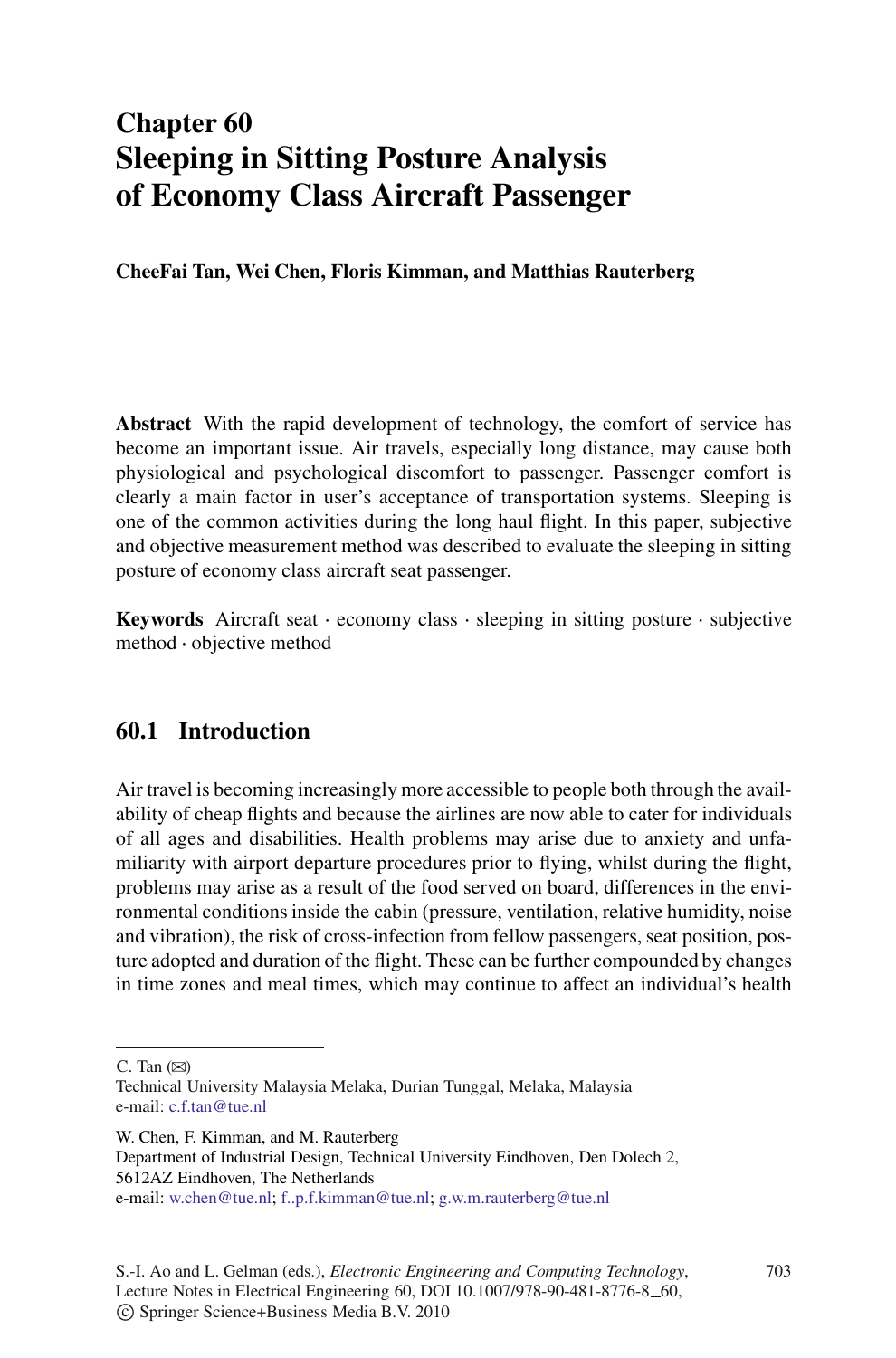long after arrival at the final destination [\[1](#page-9-0)]. Travel by air, especially long distance, is not a natural activity for human. Many people experience some degree of physiological and psychological discomfort and even stress during flying. Excessive stress may cause passenger to become aggressive, over-reaction, and even endanger the passenger's health [\[2](#page-9-1), [3](#page-9-2)].

Comfort is an attribute that is highly demanded by today's passenger. The aircraft passenger comfort depends on different features and the environment during air travel. Seat comfort is a subjective issue because it is the customer who makes the final determination and customer evaluations are based on their opinions having experienced the seat [\[4](#page-9-3)]. The aircraft passenger seat has an important role to play in fulfilling the passenger comfort expectations. The seat is one of the important features of the vehicle and is the place where the passenger spends most of time during air travel. The aviation industry is highly competitive and therefore airlines try to maximize the number of seats [\[5](#page-9-4)]. Often this results in a very limited amount of seating space for passengers, especially in economy class [\[6\]](#page-9-5). In this paper, we described the subjective and objective measurement to analyze the sleeping in sitting posture of economy class aircraft seat passenger.

#### **60.2 Aircraft Seat**

Seat is one of the important elements for the passenger comfort. Different seat aspects have to be seen and taken into account in the comfort model. In charter and economy class the two least satisfactory characteristics are 'seat comfort' and 'leg room' [\[1\]](#page-9-0).

The Civil Aviation Authority (CAA) is the regulatory body for the safety guidelines for aircraft seat spacing. The guidelines are set with safety, not comfort, in mind and relate to robustness of aircraft seats at the time of a crash and the ease of passenger evacuation in the event of an emergency [\[1\]](#page-9-0). There are three kinds of seat position in the aircrafts, such as window, aisle and isolated. For passengers seated in the central position of three or more seat row, the feeling of being surrounded is one of the worst aspects of economy air travel.

InNova [\[7](#page-9-6)] created a seat design called the bubble. The innovation of the design is to relocate the hand baggage to underneath the seat, therefore eliminating the need for overhead bins; this in turns increase the passenger's perception of space by reducing the tunnel effect. B/E Aerospace developed the moving set called ICON seating [\[8](#page-10-0)]. The moving seat surface allows the passenger to adopt multiple postures, including back and side sleep. Side support wings on the seat bottom can be adjusted to provide leg support in a side sleep posture. ICON seating allows passenger in full control of comfort and personal space.

A Swiss company developed the pneumatic cushions comfort system for aircraft seat. The new system is replaced conventional foams with air-filled chambers. Passenger can adjust the pneumatic pressure of the seat to suit their personal preferences, from firm when seated upright and medium when relaxing to soft in the fully flat position [\[9\]](#page-10-1).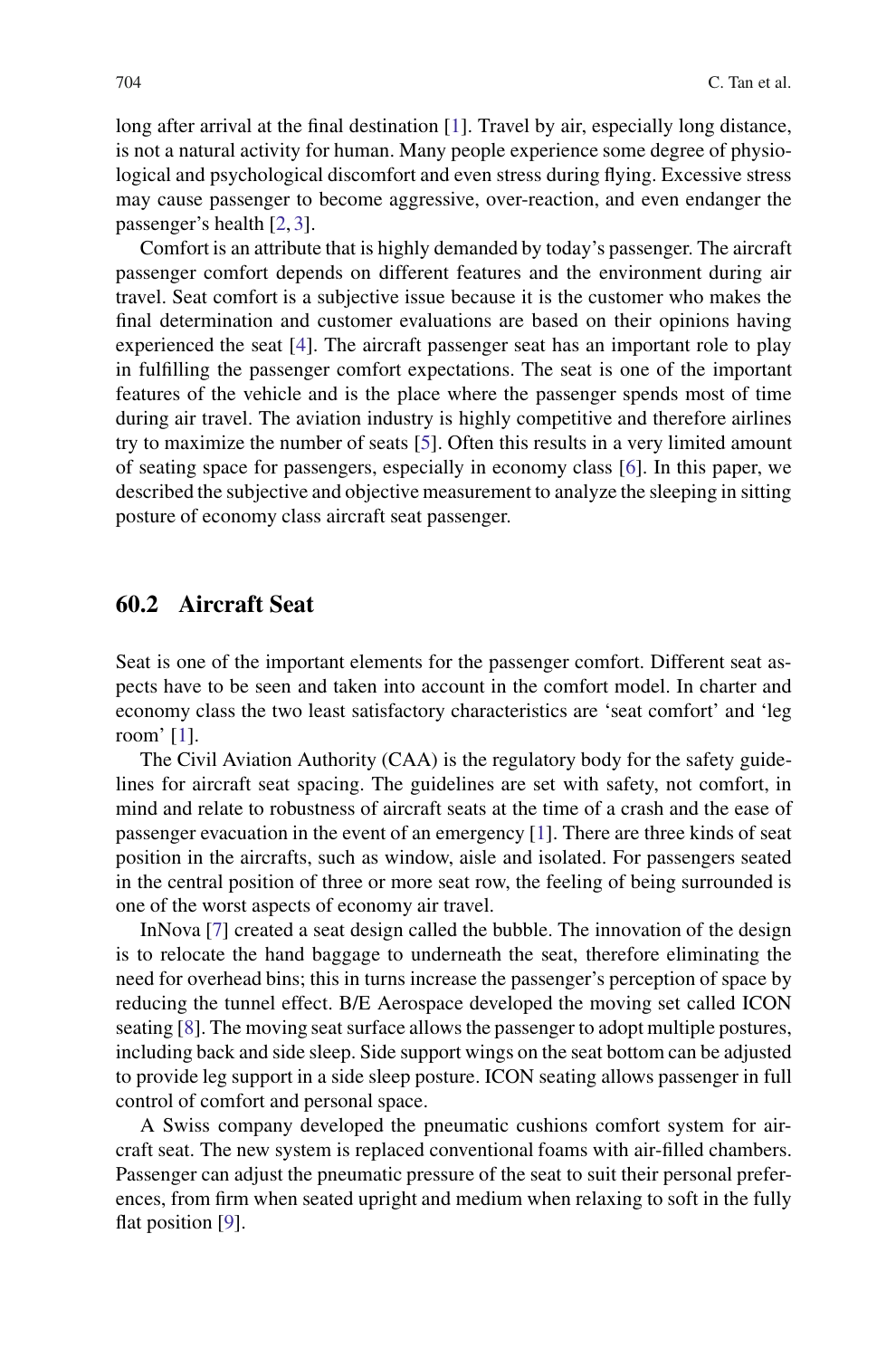### **60.3 Relationship of Subjective Method to Comfort and Discomfort**

Due to the lack of proven analytical metrics, seat manufacturers have opted to rely on subjective evaluations as the main indicator of seat comfort. The seat manufacturers developed elaborative subjective evaluation protocols that involved highly structure questionnaires [\[10\]](#page-10-2). The questionnaires direct occupants to assign feelings of discomfort to a specific region of seat. The questionnaires, which typically contain numeric scales (e.g.  $1 = \text{very uncomforth}$  to  $10 = \text{very comfortable}$ ), produce subjective ratings that are translated into performance requirements/specifications [\[11](#page-10-3)]. A properly designed questionnaire is paramount because it affords researchers an instrument from which to establish theories [\[12\]](#page-10-4).

In the study by Mehta and Tewari [\[13\]](#page-10-5), ten point scale local discomfort is used to measure the tractor seat comfort. The work is to project the most appropriate method of assessment and selection of tractor seats from engineering and biomechanical view point. Eklund and Corlett [\[14](#page-10-6)] used local discomfort with visual analogue scale to study the correlation between trunk and back discomfort. Kyung et al. [\[15](#page-10-7)] used a visual body mapping analogue scale as shown in Fig. [60.1](#page-2-0) to obtain overall ratings of comfort and discomfort for the whole body.



<span id="page-2-0"></span>**Fig. 60.1** The body mapping for comfort and discomfort rating [\[15\]](#page-10-7)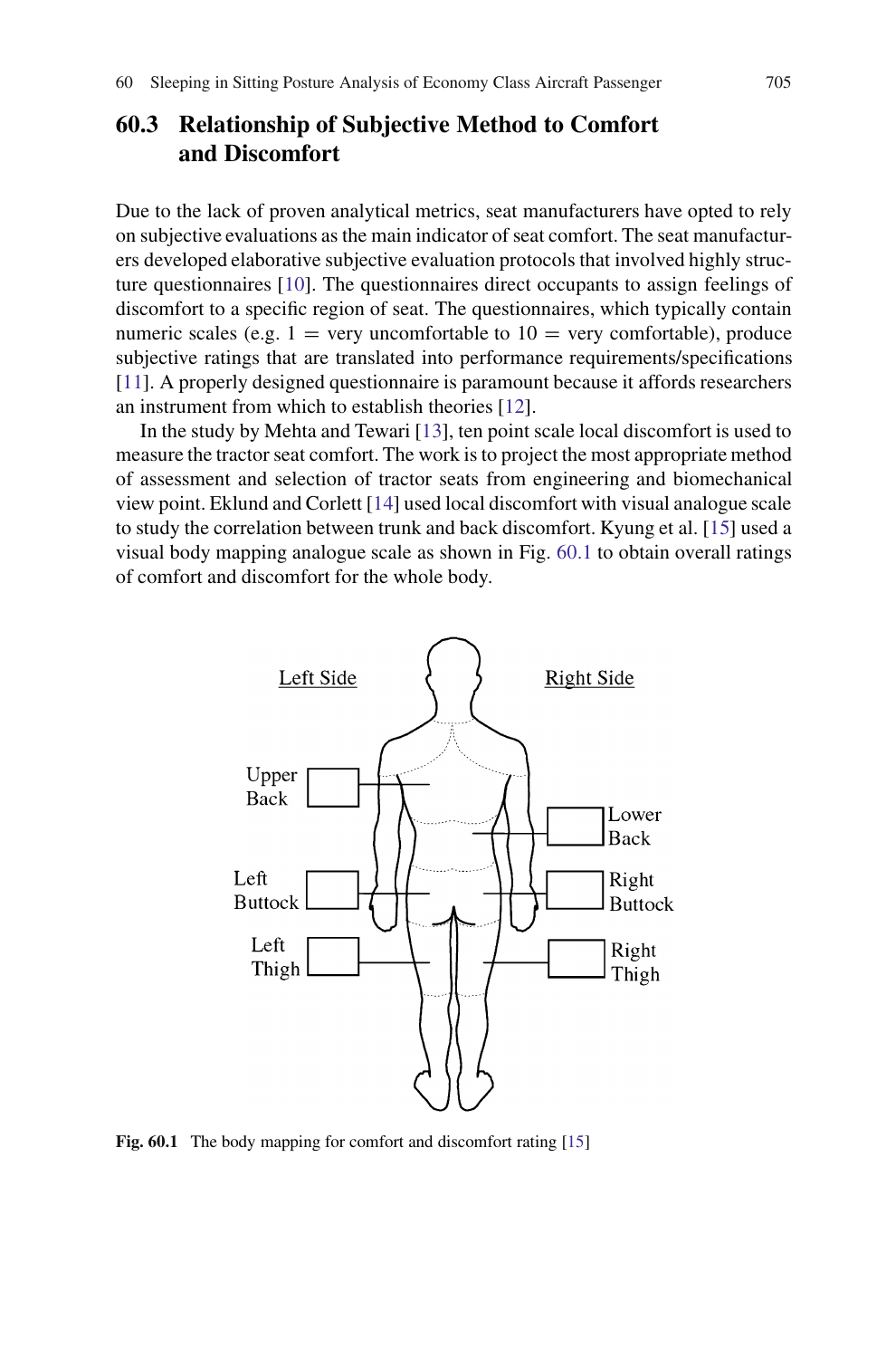## **60.4 Relationship of Objective Method to Comfort and Discomfort**

Comfort measurement of seat is difficult because of such factors as user subjectivity, occupant anthropometry, seat geometry, and amount of time spent sitting [\[16\]](#page-10-8). A great deal of research has been performed in recent years to find objective measures for predicting seat comfort perception. Some of the proposed objective measures include vibration, interface pressure, posture and muscle activity. These objective measures are correlated with subjective data to determine the relative effects of each measure related to comfort [\[17\]](#page-10-9).

The seat industry strongly encourages research in the field of objective comfort assessment, especially dedicated to the seat and the related postures [\[18](#page-10-10), [19\]](#page-10-11). The posture is one of the important issues to be considered in the seat design process [\[20\]](#page-10-12) regarding not only the car and the user [\[21,](#page-10-13) [22](#page-10-14)] but also the experimental conditions. The instruments that used in the posture measurement are camera, optoelectronic system, driving posture monitoring system, digital signal processing, ultrasonic device, 3D motion analysis, and motion measurement system.

A vast majority of objective measures used for evaluating comfort and discomfort. From the literature search, the objective measurement methods for seat such as pressure distribution, posture, computer-aided design (CAD), computer-aided engineering (CAE), temperature, humidity, vibration, electromyography (EMG), and adrenaline. Figure [60.2](#page-3-0) shows an overview of different objective measurement methods for seat comfort and discomfort.

#### **60.5 Sleeping Posture Analysis**

<span id="page-3-0"></span>Two analyses were conducted to study the sleeping in sitting posture of economy class aircraft passenger.



**Fig. 60.2** Overview of different objective measurement methods for seat comfort and discomfort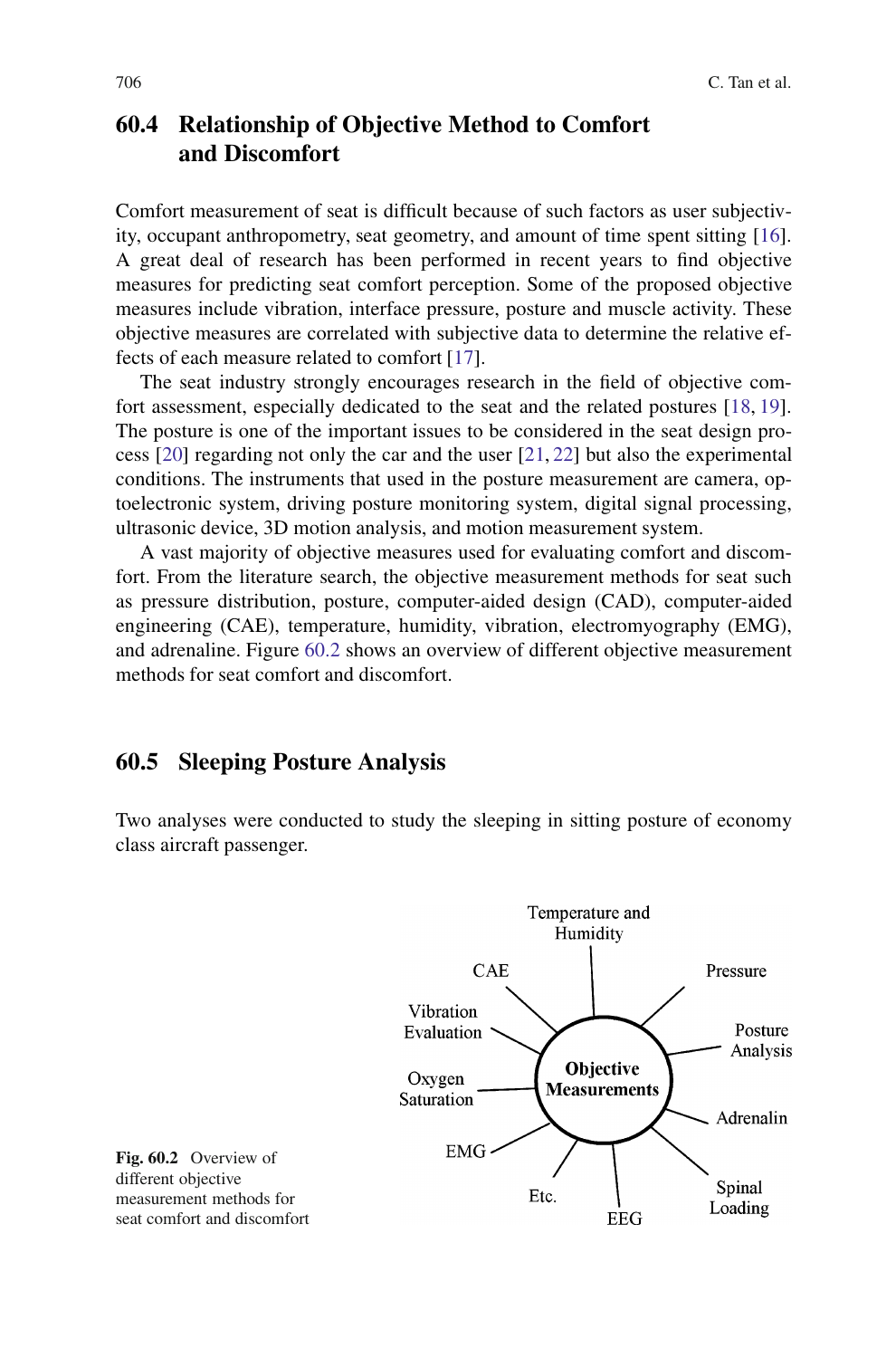#### *60.5.1 Observation on Sleeping Posture*

The main purpose of the observation is to find out the sleeping in sitting posture and sleeping behavior of seated economy class aircraft passenger during long distance travel. The observation was conducted in a long haul flight from Amsterdam, the Netherlands to Kuala Lumpur, Malaysia. The duration of the trip was 12 h. The researcher documented the activity of the passengers in his visual range. There were 15 subjects, eight female and seven male selected in the observation. The age of subjects was between 19 and 62 years old. The average age was 28 years old.

Based on the observation results, seven different sleeping positions identified. Observation in a long haul flight established a ground protocol on sleeping behavior of economy class passenger in a sitting position.

The protocol of sitting position while sleeping is based on four general sitting positions and one open sitting position. The sitting position while sleeping protocol as follows (Fig.  $60.3$ ):

- 1. Neutral position (a)
- 2. Slid down on seat in neutral position
	- With pillow (b)
	- Without pillow (c)

3. Head in tilted position (left and right)

- With pillow (between shoulder and head)  $(f, g)$
- $\bullet$  Without pillow  $(d, e)$
- Supported with hand (between shoulder and head)  $(h, i)$
- 4. Torso sitting position
	- With pillow (head in diagonal with backrest)  $(l, m)$
	- Without pillow (head in diagonal with backrest)  $(i, k)$
	- $\bullet$  Head resting on head rest (head perpendicular with backrest) (n, o)

## *60.5.2 Objective Analysis on Sitting Posture While Sleeping*

The purpose of the objective method is to measure and validate the sleeping in sitting protocol that based on observation method. The objective analysis was conducted in a low cost aircraft cabin simulator (Fig. [60.4\)](#page-6-0).

The low cost aircraft cabin simulator is a testbed that is developed for European project, namely, SEAT (Smart tEchnologies for Stress free Air Travel). The SEAT project aims to develop a new radical approach through integration of cabin systems with multimedia features. The aircraft cabin simulator is fully designed and built by us. The simulator consists of a small scale cabin-like testing platform, an inventory section, a simulation section and a control section. The interior of the aircraft cabin consists of an economy class section, a business class section, a galley and a lavatory.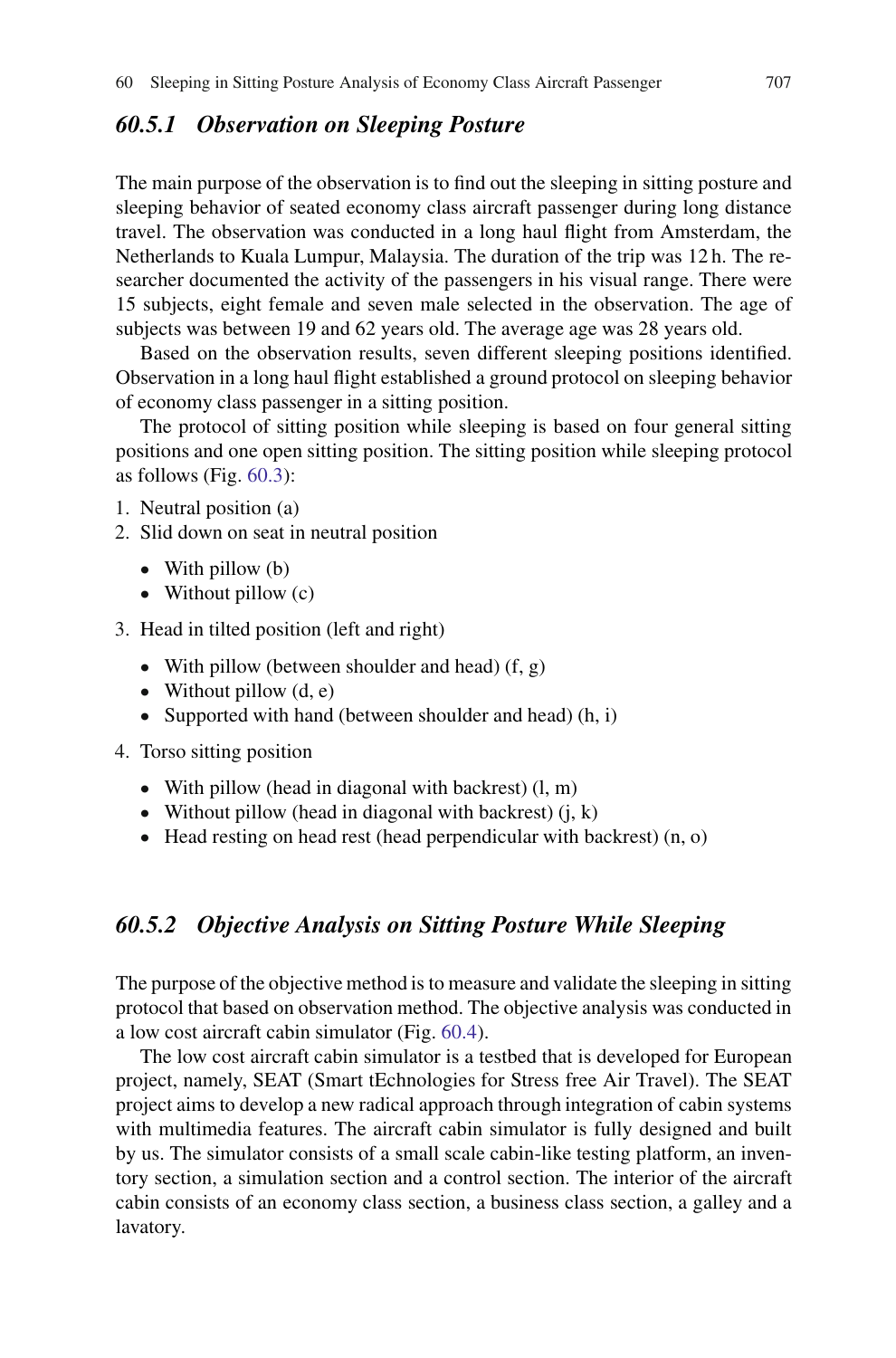

(c) Slide down (With pillow)



(e) Sideway position (right)



(g) Sideway position (Right-with pillow)



(i) Sideway position (Left- with hand)



(k) Turned torso (Right- no pillow)



(m) Turned torso (Right-with pillow)



(o) Turned torso (Right - head perpendicular to back rest)

<span id="page-5-0"></span>**Fig. 60.3** The observed sleeping in sitting protocol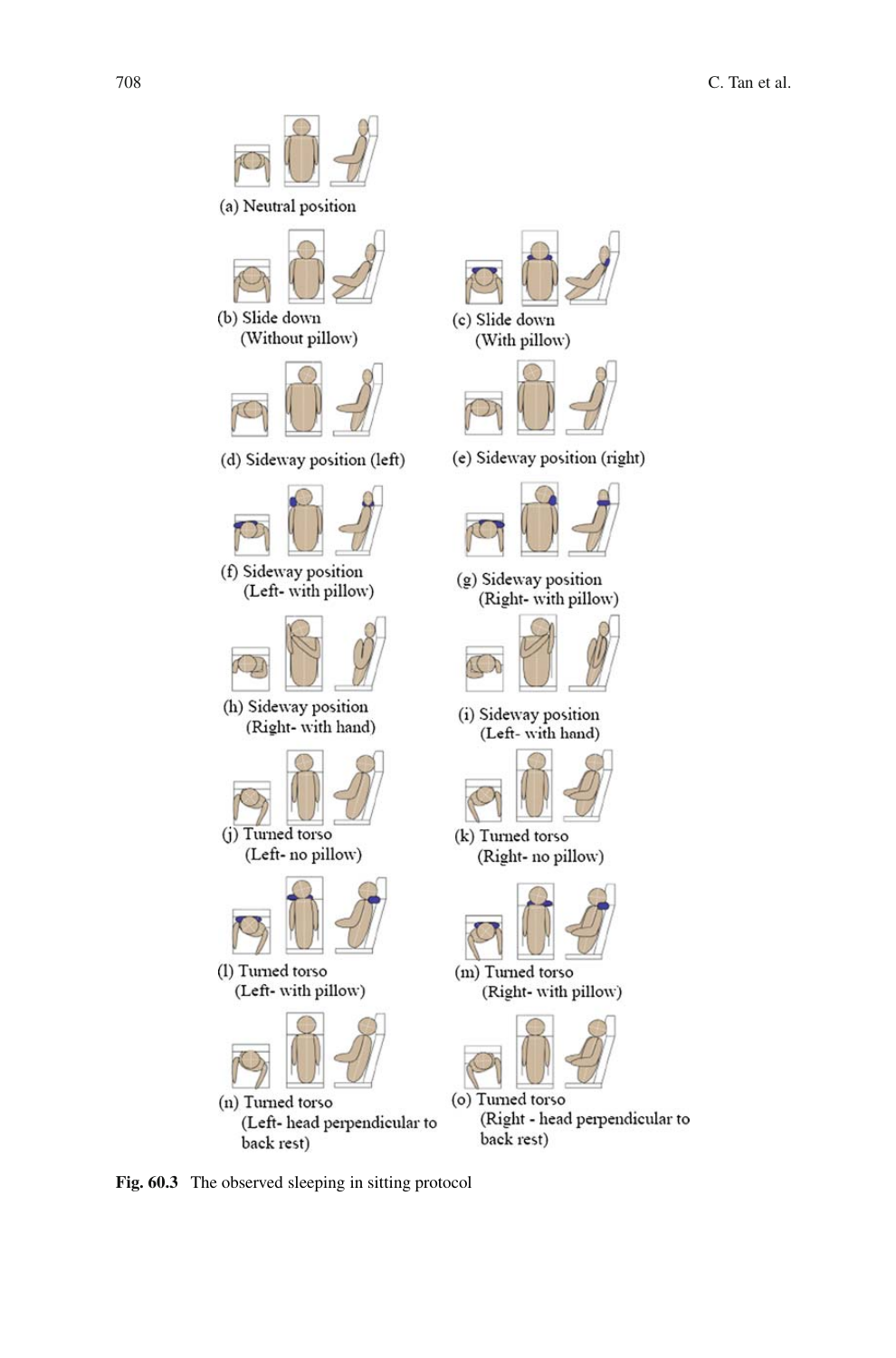<span id="page-6-0"></span>**Fig. 60.4** Aircraft cabin simulator



<span id="page-6-1"></span>**Fig. 60.5** Flowchart of the experimental setup



The experiment was conducted for each individual separately. Before the experiment, the participant was briefed with the experiment procedure and regulation. The participant sat in the prepared seat, interpreted the ten sitting positions from the protocol as shown in Fig. [60.3](#page-5-0) for 30 s. The measurement was started when the participant confirmed in the correct sitting position. Each position was measured with microcontroller. Force sensitive resistor (FSR) was used for the posture measurement. The experimental setup to detect seated person posture is summarized in Fig. [60.5.](#page-6-1) Figure [60.6](#page-7-0) shows the preparation of the sensors on seat head rest area.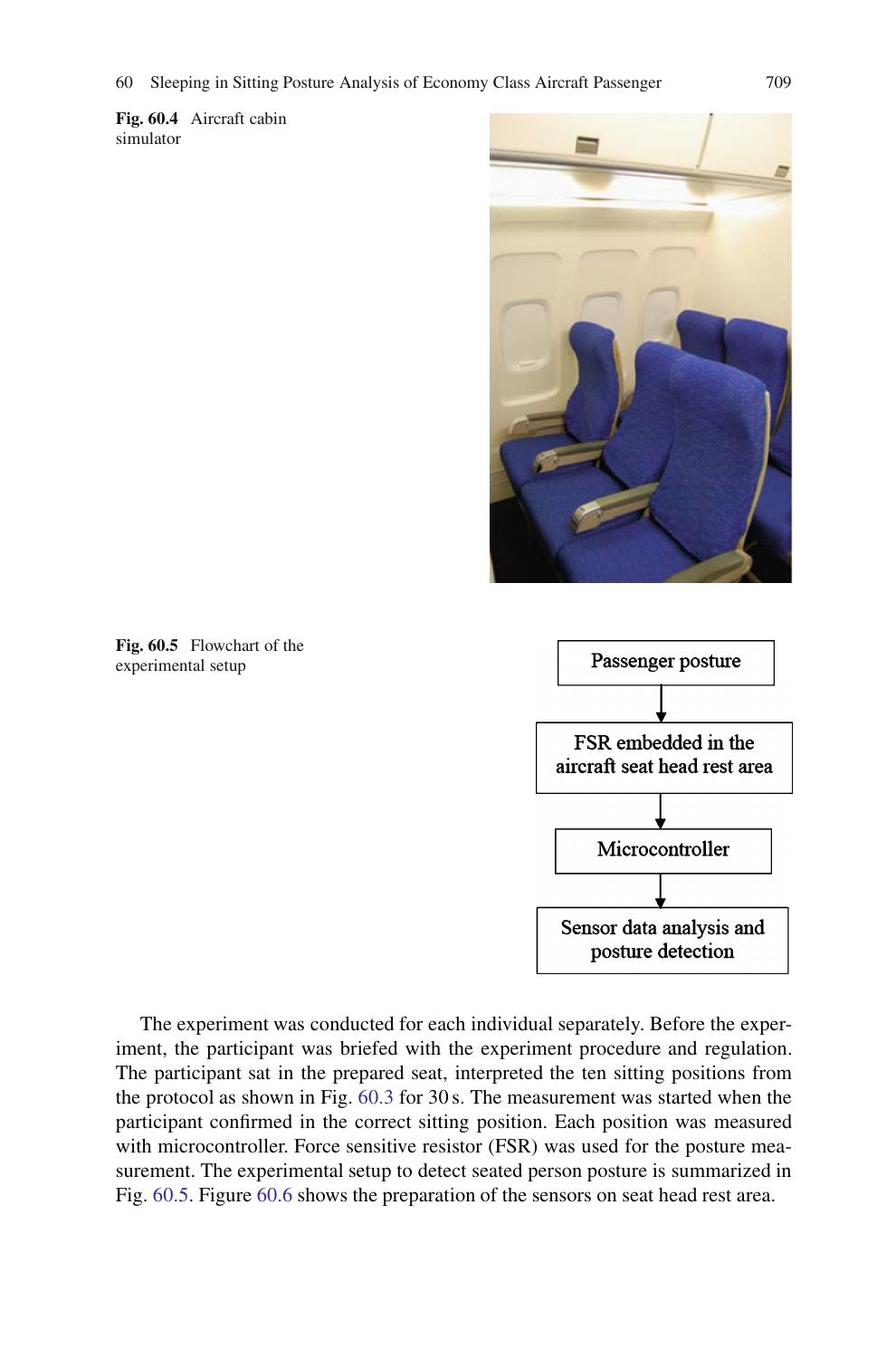<span id="page-7-0"></span>**Fig. 60.6** FSR sensors on head rest area



Twelve participants, four female and eight male, participated in the experiment. The age range of participant was between 22 and 25 years old, with an average of 24 years old. Their average height is 1.82 m.

From the experiment, the sensor outputs corresponded with the sitting posture protocol (Figs. [60.7](#page-8-0) and [60.8\)](#page-9-7).

The sitting position with P4C-turned torso, with head facing the seat in front is the most comfortable sitting position for participants. The sitting position with P3Chead tilted with hand supporting between neck and head are criticized by many participants. For position 5 – freedom for personal sleeping preferences, it is the most preferable sleeping position among the participants. During the experiment, most of participants turned their torso slightly up to perpendicular towards the backrest as well as leaning to their side of their face (with or without pillow) against the headrest.

#### **60.6 Conclusion**

In this chapter, we have described the subjective and objective measurement techniques used to measure sleeping in sitting posture of the economy class aircraft passenger. For subjective measurements, observation method is used to determine the sleeping in sitting posture. The protocol enables the ongoing research to quantify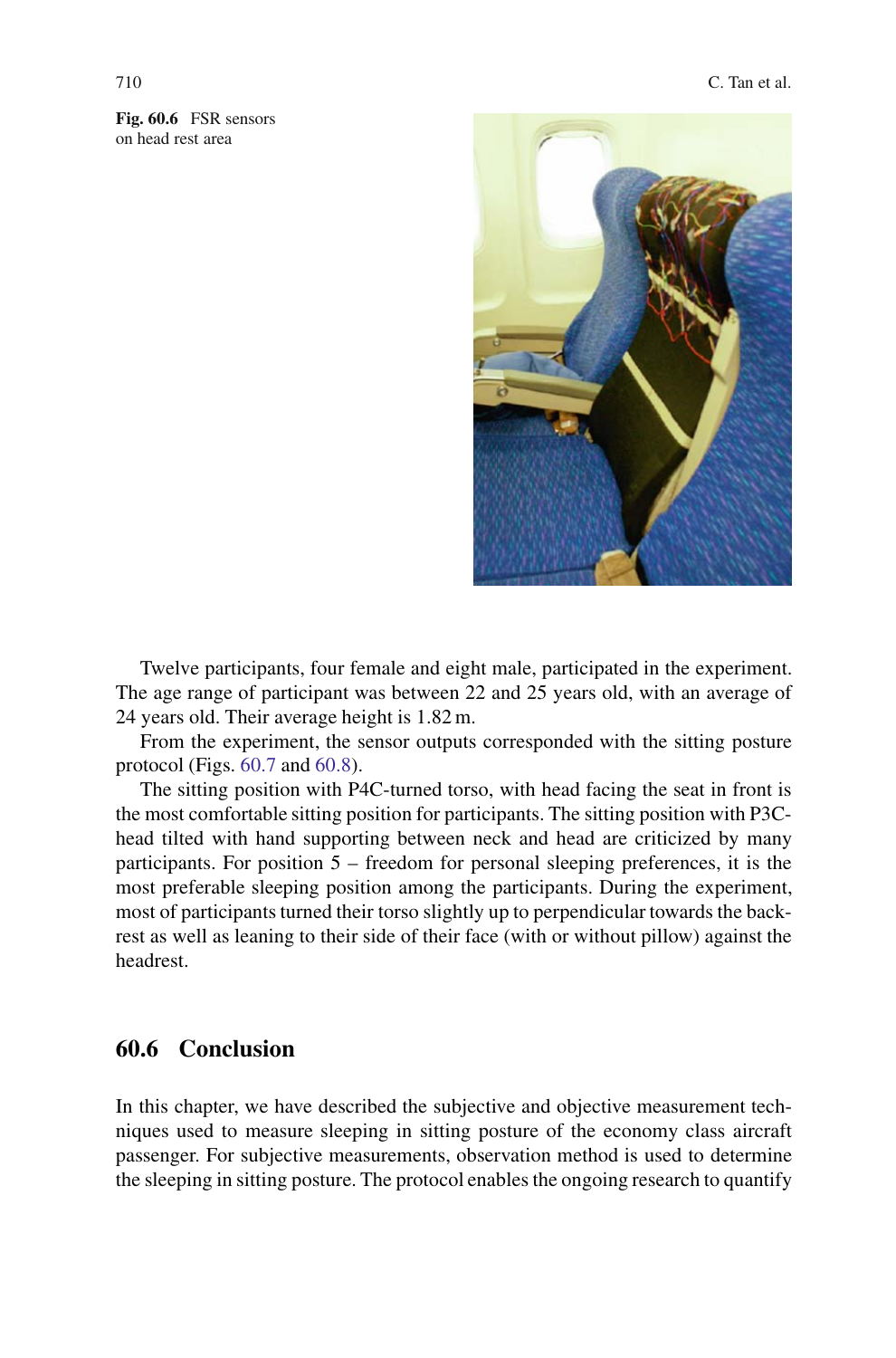a





<span id="page-8-0"></span>**Fig. 60.7** Position 1, neutral sitting position (**a**) a participant in position 1 (**b**) sensor output

the sleeping in sitting posture, predict the sitting pattern and make the comparison. For objective measurement, the developed posture measurement method is used to detect the posture change of aircraft passenger. Twelve participants involved in the experiment to validate the protocol with the developed sensor platform. It is recommend that objective and subjective measurement should be correlated together for better understanding of comfort and discomfort in order to design comfortable economy class aircraft seat.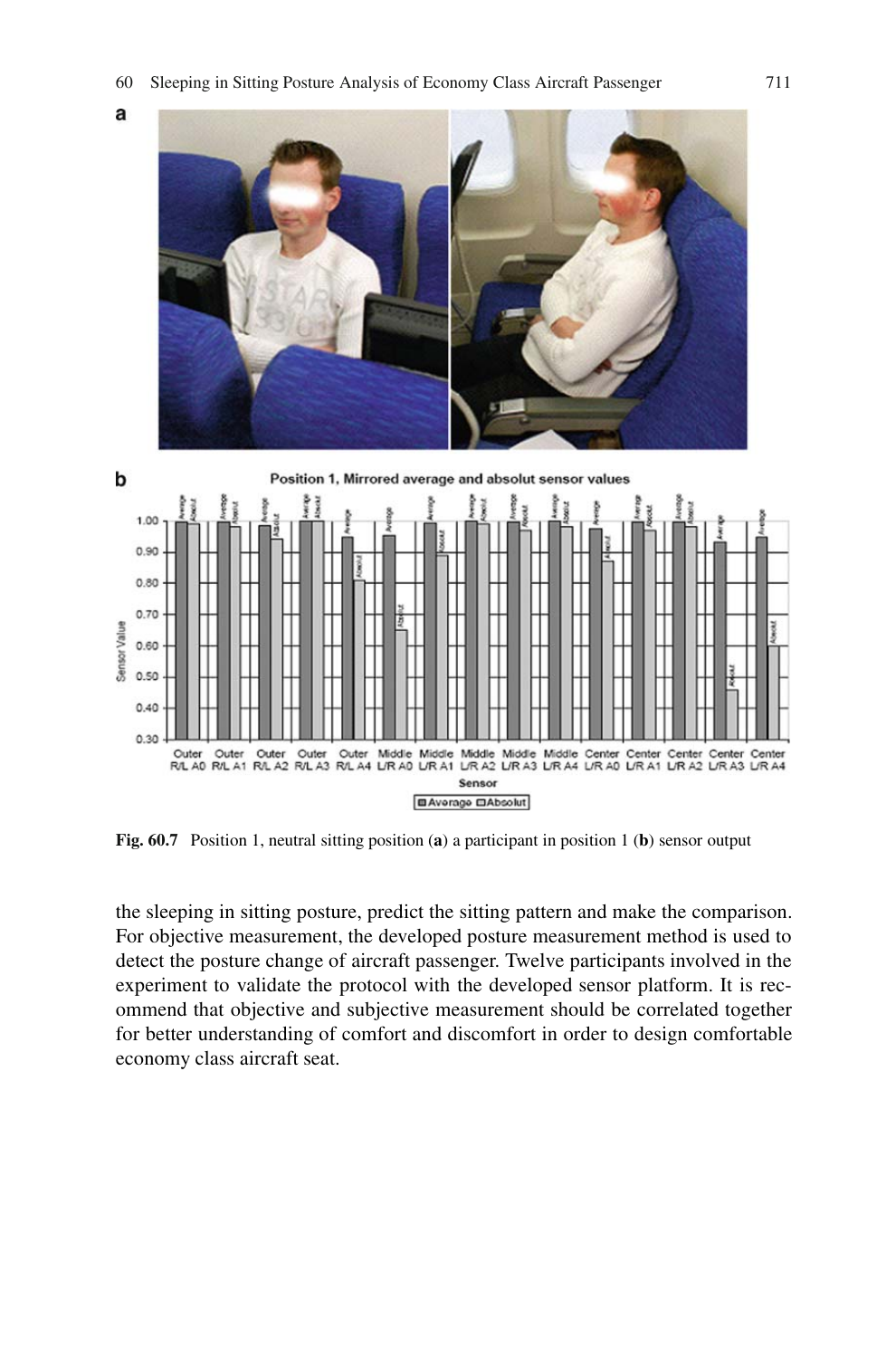



<span id="page-9-7"></span>**Fig. 60.8** Position 4C- sitting position in turned torso position with a pillow. (**a**) A participant in position P4C; (**b**) sensor output

#### **References**

- <span id="page-9-0"></span>1. Brundrett, G.: Comfort and health in commercial aircraft: a literature review. J. Roy. Soc. Promot. Health **121**(1), 29–37 (2001)
- <span id="page-9-1"></span>2. Kalogeropoulos, S.: Sky rage. In: Flight Safety Australia, pp. 36–37 (1998)
- <span id="page-9-2"></span>3. World Health Organization. Travel by air: health considerations. http://whqlibdoc.who.int/ publications/2005/9241580364 chap2.pdf. Accessed March 2007
- <span id="page-9-3"></span>4. Runkle, V.A.: Benchmarking seat comfort. SAE Technical Paper, No. 940217 (1994)
- <span id="page-9-4"></span>5. Quigley, C., Southall, D., Freer, M., Moody, A., Porter, M.: Anthropometric study to update minimum aircraft seating standards. In: EC1270, ICE Ergonomics Ltd (2001)
- <span id="page-9-5"></span>6. Hinninghofen, H., Enck, P.: Passenger well-being in airplanes. Auton Neurosci **129**(1–2), 80–85 (2006)
- <span id="page-9-6"></span>7. Sutter, C.B., Acuna, M.: Tall order. In: Aircraft Interiors International. UK International Press, pp. 58–64 (2003)

b